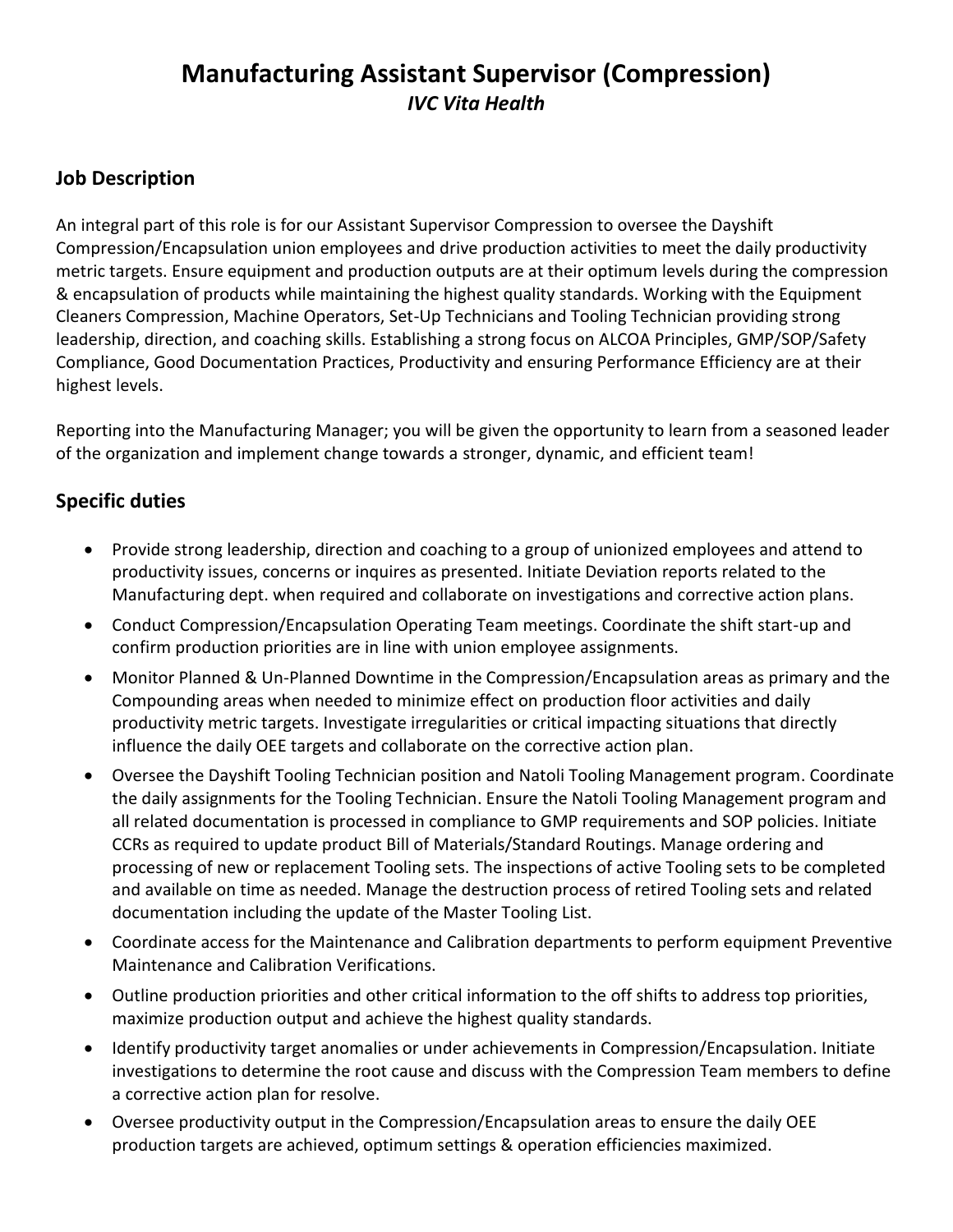- Review and update the Compression Shift Changeover Memo. Monitor inventory levels of dept. supplies and official documents.
- Monitor production floor labor hours for production equipment cleaning levels, daily, weekly & monthly area cleanings, equipment set-ups, product specification set-ups and production batch runs. Investigate product run deficiencies and production floor labor overruns to determine the root cause and define corrective action plans.
- Monitor and enforce employees to follow GMP, ALCOA Principles, Data Integrity, SOPs, Company and Safety policies. Participate in performing the daily GEMBA Walk.
- Assign new tasks to union employees as required throughout the shift in line with production priorities.
- Perform process time studies, in-process verifications, employee work performance observations & investigations, employee training evaluations and prepare disciplinary actions as directed by the shift Supervisor.
- Prepare production, incident, and investigation reports, excel spreadsheets, metric charts and other related documents as requested by the shift Supervisor/Manager.
- Perform job order final reviews and update the Final Job Order Review report. Deliver files to the QC or QA depts. and perform other tasks as assigned by the shift Supervisor.
- Conduct Root Cause Analysis and investigations into manufacturing deviations and work with Supervisors/Manager to create corrective action plans to prevent/reduce recurrences and implement.
- Accomplish IVC VITA HEALTH Manufacturing Department Goal setting objectives as outlined.

#### **Qualifications: Experience**

• Minimum 2 years in a supervisory position or related experience, preferably in the food or drug industry within a unionized environment.

## **Qualifications: Education, Certification, Licenses & Registrations:**

• BSc in Chemistry, Pharmacy or related science or Canadian accreditation in a related to Pharmaceutical Manufacturing

#### **Skills**

- Proficient with computer and MS Office applications.
- Strong leadership, communication, and organizational skills.
- Able to multitask and adapt to high demand environment.
- Knowledge of the pharmaceutical industry, GMP, ALCOA and regulatory requirements.
- Knowledge of manufacturing production processes and equipment and policies/procedures.